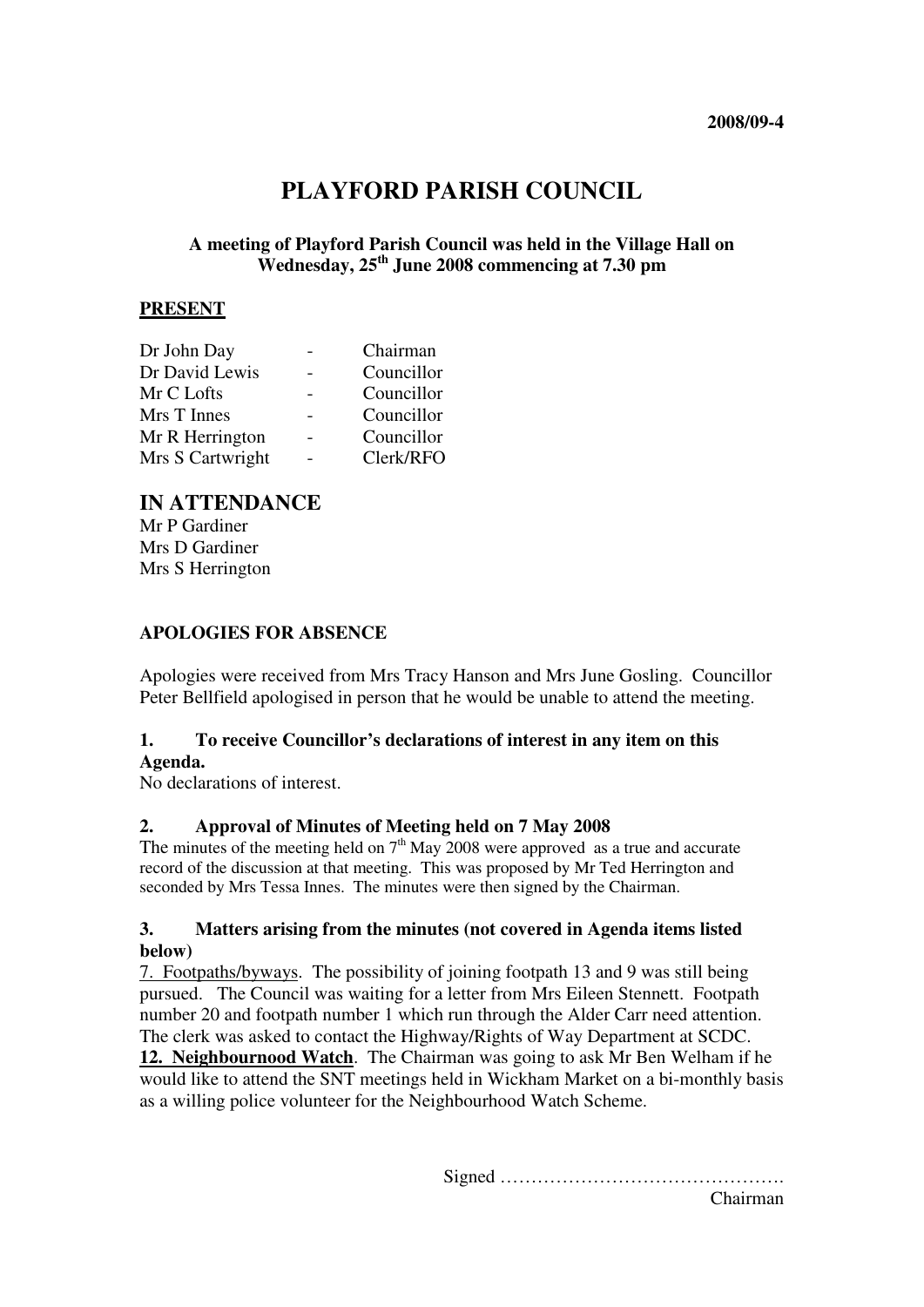Welcoming new villagers was brought up once again and it was decided that each councillor should be in charge of a road or part of so they know who is coming and going. Briefly Mrs Tessa Innes would be in charge of Butts Road (her end) Mrs Tracy Hanson – Butts Road (the other end). Brook Lane - Dr David Lewis, Church Lane and The Courts - Dr John Day. Hill Farm Road - Mr Charles Lofts. This was to be formalised at the next Parish Council meeting.

**7. Risk Assessment**:- The new Risk Assessment 2008 was looked at. To be added was:- Hazard - Rabbits. Action - Dr David Lewis to monitor and report damage. The prospect of having dogs in the playing field was brought up, and for the record it was unanimously agreed by all Parish Councillors that dogs should not be allowed onto the playing field. Mr Ted Herrington said historically he had looked after the Village Notice Board and Seat. If Mrs June Gosling was willing to monitor damage etc Mr Herrington would be pleased to do repairs. Mr Herrington to talk to Mrs Gosling.

**9. Correspondence:-** Dr John Day reported that they had at last received a response from SCC re the verges in Church Lane. An email had been received on  $23<sup>rd</sup>$  June. Mr Derek Oldham's colleague had been out on site twice to inspect Church Lane. On both occasions he was not able to identify any significant areas of verge damage due to vehicle overrun, however he did offer to meet up with Dr John Day and have a site visit. Dr John Day will get back in touch in October/November time when the roads will be muddy again and the problem verges will be more readily and easily identified.

#### **4. Boundary Committee**

After quite some debate Councillors agreed that the tripartite option of East Suffolk, West Suffolk and Ipswich was the most compelling and the Clerk should write to the Boundary Committee of England outlining our reasons for going with this option. For one, the council tax should be cheaper. Two, it allows villages to maintain their rural identity. Three, historically there has always been an East/West split. Four, more control for local people. This proposal was open to the floor where all unanimously agreed to support the tripartite option. We have until the  $7<sup>th</sup>$  July to reply.

# **5. Parish Plan**

The "Stakeholder Consultation Framework Draft for Review" questionnaire had been circulated to all Councillors before the meeting in order that at the meeting some answers could be formulated. It was felt unnecessary to go through every point since not all points applied:-

*Housing.* This had been looked at in detail in the Local Development Framework Core Strategy Potential Directions for strategic Housing Growth. It was thought that this would be fed into the Parish Plan.

Employment. One employee – The clerk. However we do contract out to grass cutters, mole catcher etc.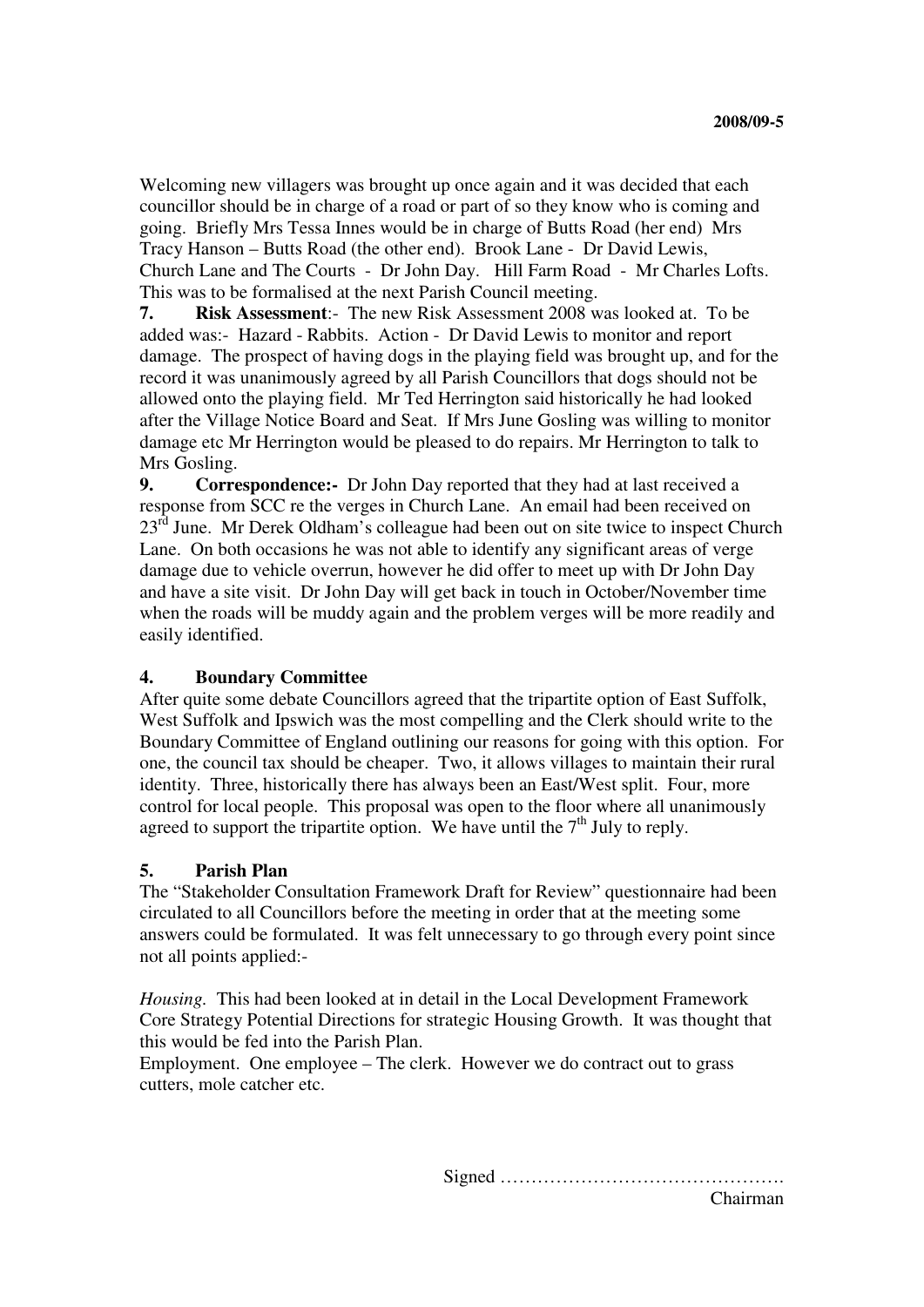*Traffic and Transport*. This is a common item on the Agenda of Parish Council meetings with the speed at which traffic travels through the village a constant topic. Other changes hoped for – apart from a reduction in speed is the size of lorries. Frequently seen are large buses carrying very few passengers, large oil tankers filling up people's oil tanks and blocking the roads and large lorries on unsuitable roads where they have perhaps been navigated by SATNAV which fails to tell them of the suitability of the road. All agreed that some limitation should be imposed on large lorries which have no business in Playford and they should be restricted to Access only. Mr Charles Lofts felt very strongly that it was unfair to penalise farmers by saying they cannot have any larger lorries. They need to make a living and the lorries on the continent are vast. In order to compete with them they need to carry bigger loads of, say, sugar beet. Dr David Lewis suggested an Action Group where we could pre-empt a problem. Mr Ted Herrington pointed out that there was lorry restrictions on A1214.

*Public Services and Utilities*. The frequency of the buses running was discussed and the fact that they don't seem to coordinate with the times people need to be at work in the morning. However at  $\text{\pounds}4.10$  a return ticket to Ipswich it was considered to be expensive.

*Shopping.* It was concluded that a village shop would be nice but unrealistic in this day and age with Tesco, the Co-op etc on our doorstep.

*Health & Emergency Services.* With a very good Accident & Emergency department just up the road and the Police Headquarters at Martlesham, Playford is in a good position which is very well serviced.

*Sport & Recreation.* With Boule and football plus the John Belstead playing field in neighbouring village again councillors felt Playford was very well serviced.

*Communication*. Mobile telephones frequently don't get a signal in Playford. Neither is Freeview available. It was felt that a Broadband connection is important for keeping in touch and the possibility of putting Masks up was discussed.

#### **6. Planning**

3 The Courts. An email had been received from neighbours who were against this development however the Parish Council could see no good grounds for opposing. If the neighbours complain direct to SCDC (which they would have done) the planning application will go to Committee.

#### **7. Risk Assessment**

Covered earlier.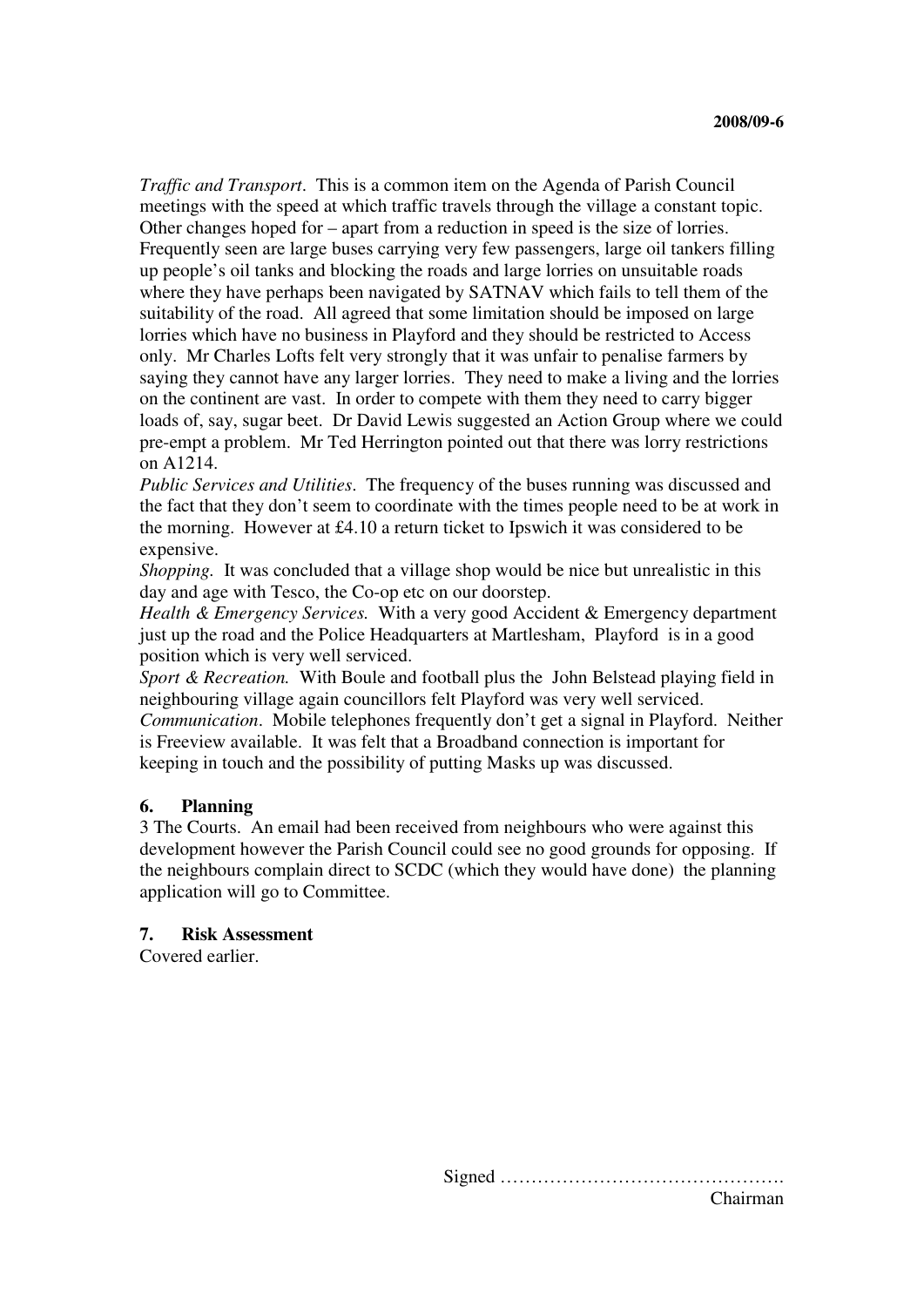#### **8. Finance**

The following cheques were reported:-

| Cheque No. 533 | £998.75   | P A Moyse – Boules Court            |
|----------------|-----------|-------------------------------------|
| Cheque No. 534 | £ 21.56   | Food & drink for AGM                |
| Cheque No. 535 | £ $14.99$ | Phil Holmes for website domain      |
| Cheque No. 536 | £ $77.06$ | SCDC – Welcome to Playford leaflets |
| Cheque No. 537 | £297.15   | Insurance                           |
| Cheque No. 538 | £100.00   | <b>Vouchers for Probation Team</b>  |
| Cheque No. 539 | £100.00   | Salc 08/09 Subscription             |

The following cheque was authorised:-

Cheque No. 540  $\text{\textsterling}250$  Donation to village hall

In passing the clerk had been told that new fencing had been put up on one of the entry/exit places in the playing field. The Village Hall Committee had paid the bill for this which came in at £460.

#### **9. Correspondence**

An email had been received from Mr Ted Herrington re; Foxhall Stadium letter. The Clerk was asked to write to Mr Knowles reinforcing they do their best to restrict their noise.

Various meetings/workshops were coming up:-

**2 July 6-8 pm** - Community Emergency Planning Workshop being held at Council Chamber – SCDC. Dr John Day would try and attend.

**8 July 7-9pm** - Local Government Re-Organisation being held at Kesgrave Conference Centre. Mr Ted Herrington and Mrs Sarah Cartwright would be attending.

**27 August 6.30pm** - SNT meeting being held at Wickham Market Village Hall Committee Room. Mr Ted Herrington and Mrs Sarah Cartwright would be attending. Possibly Mr Ben Welham attending too.

#### **10. Any Other Business**

Mrs Diana Gardiner commented on the Bealings Walks Leaflet and asked if we could do something similar. Dr David Lewis asked if a copy of this Walks Leaflet could be circulated around councillors.